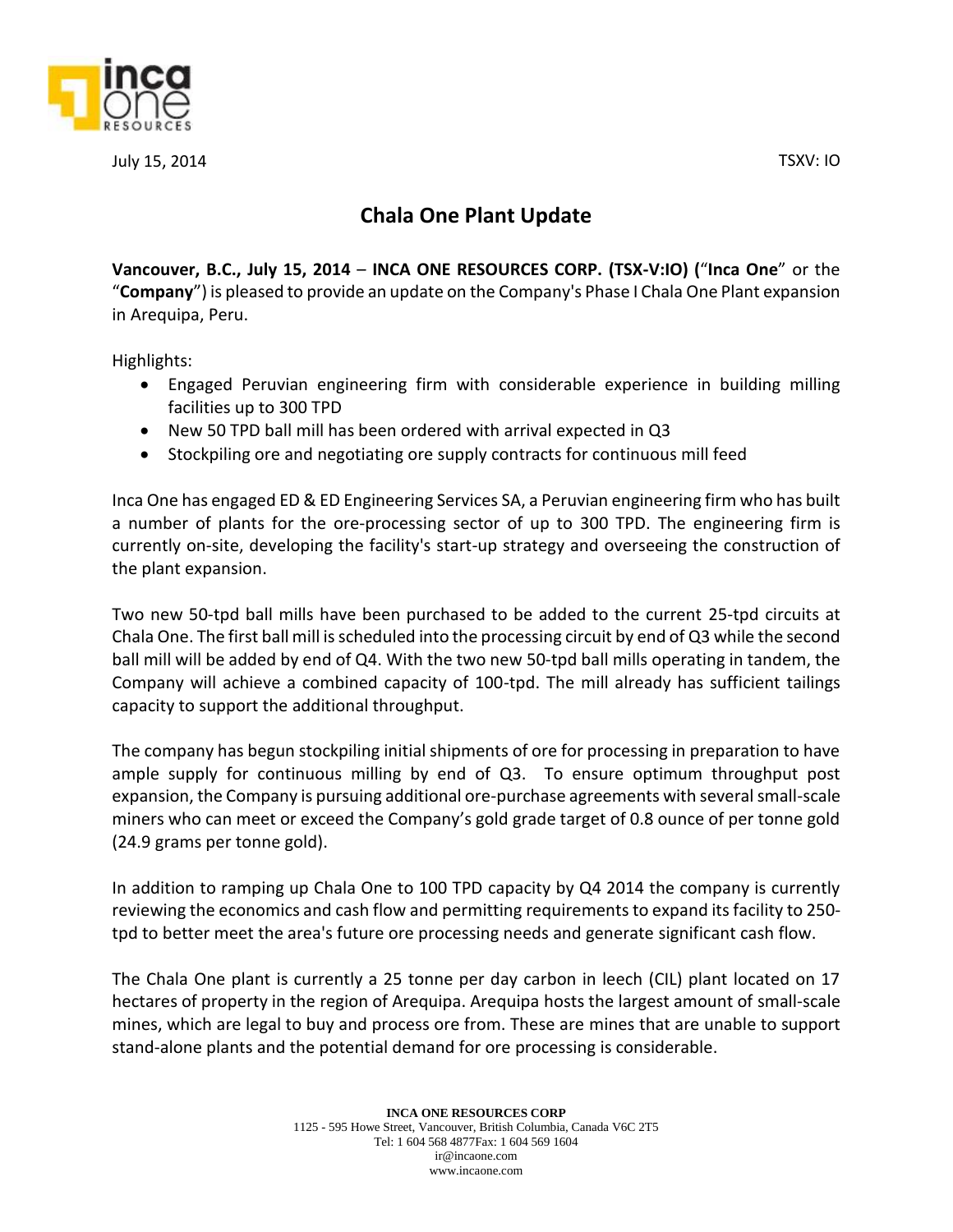

Inca One continues to build Chala to be an ore processing facility of choice. We look forward to updating our shareholders on further developments at the Chala processing facility.

## Corizona Update

The Company would also like to provide an update and further direction on Corizona. As reported the Company shipped a bulk sample of vein material from the Corizona property to the Chala plant for test milling. The bulk sample, totaling 28.5 dry tonnes, was extracted from three underground headings within the Los Angeles Vein structure (Vein B).

Assays received from Minera Lab SAC reported grades of 0.246 ounces per ton gold, 0.175 ounces per ton gold, and 0.033 ounces per ton gold for the three sample sites. Metallurgical test work was not conducted. The bulk sample material was blended with mill feed already present at the Chala ore processing facility, and later processed.

In light of the variable gold grades realized from the bulk sampling program, Inca One has decided to temporarily suspend work at La Corizona property. The Company believes shareholder value is better sought in the expansion of the Chala ore processing facility where ore purchase agreements with small scale miners provided mill feed at an average grade of 0.5 ounce per ton gold during the initial test milling program.

## **About Inca One Resources Corp**

Inca One is a Canadian-based mineral resource company and ore processing company with a gold milling facility in Peru, servicing government-permitted small-scale miners. A highly mineral-rich country, Peru is one of the world's top producers of gold, silver, copper and zinc, with substantial production coming from small scale miners who need government permitted milling facilities to process their ore (such as the Company's ore mill in Chala, Peru).

**On behalf of the Board,**  INCA ONE RESOURCES CORP. Edward Kelly President & CEO

To receive text notifications on future News Releases: text the word **INCA** to **76000**

For More Information Contact: KIN Communications [io@kincommunications.com](mailto:io@kincommunications.com) 1-866-684-6730 1-604-684-6730 www.kincommunications.com